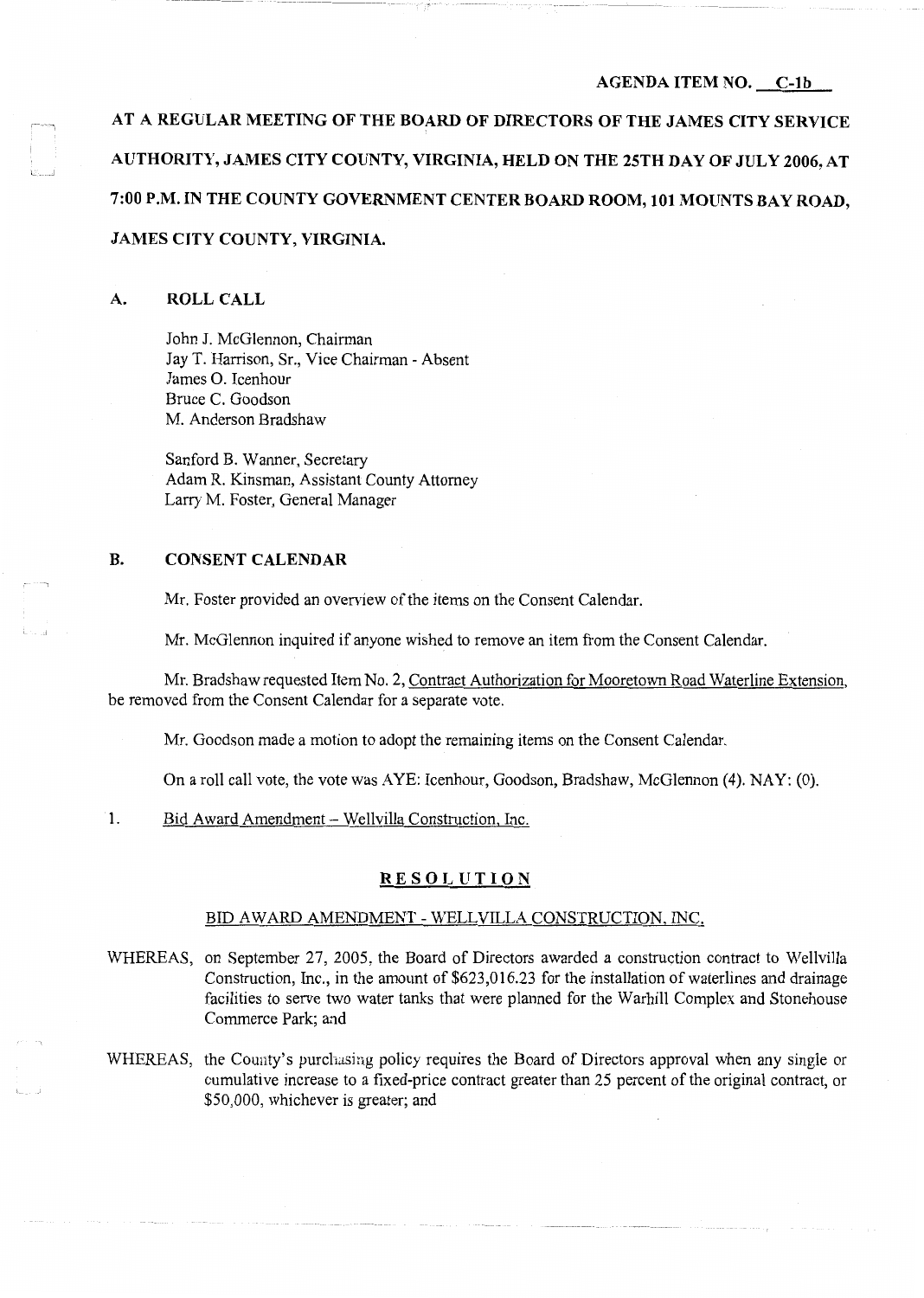WHEREAS, as a result of oversights by the design engineer, additional costs exceeding the 25-percent benchmark must be incurred to successfully complete the project.

NOW THEREFORE BE IT RESOLVED that the Board of Directors of the James City Service Authority, James City County, Virginia, hereby authorizes an increase in the construction contract with Wellvilla Construction, Inc., to \$810,000 to cover the unanticipated costs.

3. Formal Acceptance of Water and Sewer Systems - FY 2006

Development

## **RESOLUTION**

#### FORMAL ACCEPTANCE OF WATER AND SEWER SYSTEMS - FY 2006

- WHEREAS, certain water and sewer infrastructures have been constructed by developers and dedicated to the James City Service Authority; and
- WHEREAS, these water and sewer infrastructures have been constructed in accordance with technical requirements of the James City Service Authority.
- NOW, THEREFORE, BE IT RESOLVED that the Board of Directors of the James City Service Authority, James City County, Virginia, does formally accept the dedication of the water and sewer systems listed below, as of June 30, 2006.

#### Water Dedications

Value

| \$<br>60,400 |
|--------------|
| 18,550       |
| 75,250       |
| 114,485      |
| 243,915      |
| 167,760      |
| 103,525      |
| 32,460       |
| 29,950       |
| 261,330      |
| 101,595      |
| 40,250       |
| 6,720        |
| 97,210       |
| 69,000       |
| 112,350      |
| 77,035       |
| 83,800       |
| 24,400       |
| 110,055      |
| 104,550      |
| 34,800       |
| 75,800       |
| 987,880      |
| 105,750      |
|              |

---------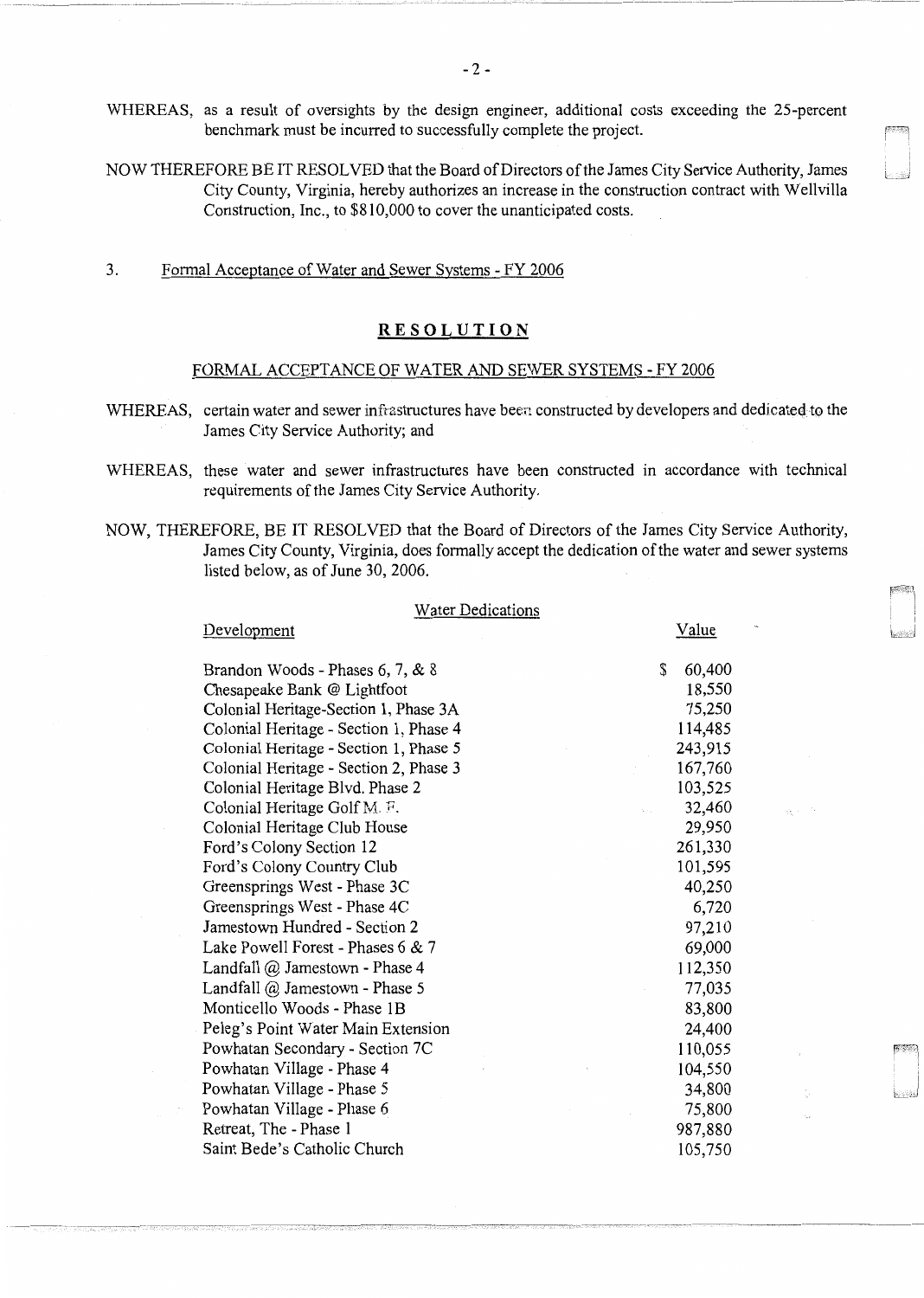| Stonehouse - Section 7A, Phases 1 & 2   |              | 289,865 |
|-----------------------------------------|--------------|---------|
| Wellington - Section 2<br>$\sim$ $\sim$ | The business | 213,450 |
| Wellington - Section 4                  |              | 130,625 |
| Wexford Hills - Section 3B              |              | 73,450  |
| WindsorMeade Marketplace                |              | 159,300 |
| WindsorMeade Way                        |              | 162,710 |
| Winter Park - Section 2                 |              | 72,200  |

## Total:

\$4.240.420

# Sewer Dedications

| Development                             | Value         |
|-----------------------------------------|---------------|
| Brandon Woods - Phases 6. 7, & 8        | \$<br>117,640 |
| Colonial Heritage - Section 1, Phase 3A | 1,877,045     |
| Colonial Heritage - Section 1, Phase 4  | 351,455       |
| Colonial Heritage - Section 1, Phase 5  | 407,165       |
| Colonial Heritage - Section 1, Phase 3  | 254,080       |
| Colonial Heritage Golf M. F.            | 152,245       |
| Colonial Heritage Club House            | 12,890        |
| Ford's Colony - Section 12              | 404,740       |
| Ford's Colony - Section 7 Sewer         | 83,465        |
| Greensprings West - Phase 3C            | 59,690        |
| Greensprings West - Phase 4C            | 16,120        |
| Jamestown Hundred - Section 2           | 132,600       |
| Kingsmill - Armstead Point              | 35,320        |
| Lake Powell Forest - Phases 6 & 7       | 58,350        |
| Landfall @Jamestown - Phase 4           | 63,495        |
| Landfall @Jamestown - Phase 5           | 119,495       |
| Monticello Woods - Phase 1B             | 103,395       |
| Powhatan Secondary - Section 7C         | 189,275       |
| Powhatan Village - Phase 4              | 110,385       |
| Powhatan Village - Phase 5              | 55,545        |
| Powhatan Village - Phase 6              | 107,520       |
| Saint Bede's Catholic Church            | 6,640         |
| Stonehouse - Section 7A, Phases 1 & 2   | 195,143       |
| Wellington - Section 2                  | 279,690       |
| Wellington - Section 4                  | 197,700       |
| WindsorMeade Marketplace                | 111,540       |
| WindsorMeade Way                        | 161,650       |
| Winter Park - Section 2                 | 46,520        |
| Yankee Candle Company                   | 49,345        |
|                                         |               |

Total:

\$5.760.143

# 2. Contract Authorization for Mooretown Road Waterline Extension

Mr. Bradshaw asked if the same water-conservation stipulations apply to York County customers served by this waterline extension as applied to James City County customers.

Mr. Foster stated the same rules would apply to York County customers.